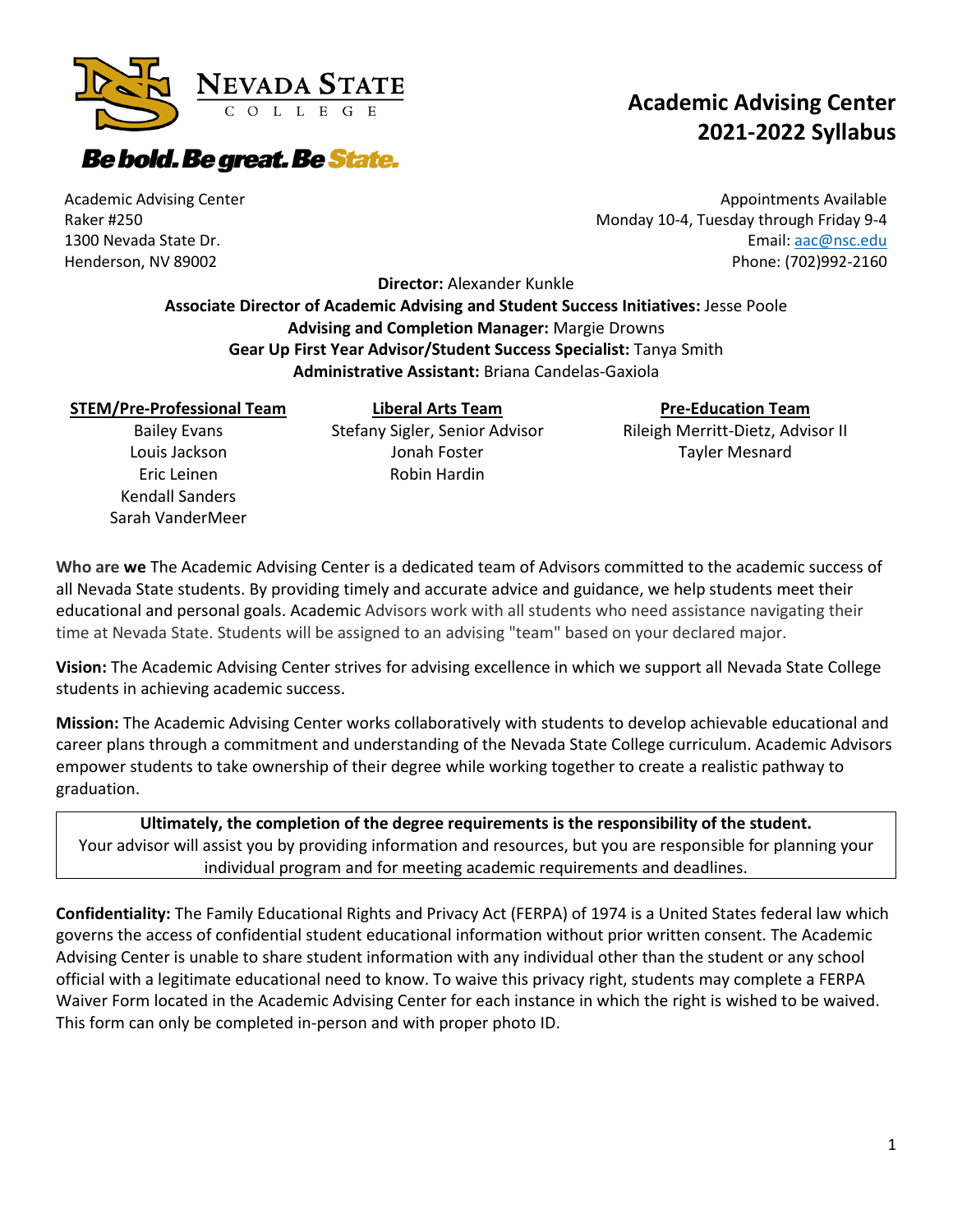#### **Scheduling Your Advising Appointment and Support Services**

#### **Meeting with an Advisor:**

Advisors are regularly available to meet the needs of our NSC student population. You may schedule an appointment via phone or online.

To schedule an appointment via phone, please contact our front desk (702)992-2160

To schedule an appointment online, follow these steps:

- 1. Login to your NSC Portal
- 2. Under "Quick Links" then "Apps" click on "Scorpion Success Network"
- 3. In your "My Success Network" choose an advisor by clicking on their name
- 4. On the advisors profile to the left, click the "Schedule" link

**Walk-In Availability:** The Academic Advising Center operates on an appointment-only basis with only a few exceptions.

During the first week of classes each semester in the Fall/Spring and during the first week of registration for each semester in the Fall/Spring, we hold first-come, first-served walk-in advising meetings from about 8:30am to 4:00pm, based on capacity being met for the day. Check-in begins at 8AM and walk-ins are added to our waitlist upon signing into the queue in our office. To have the best chance of being seen during walk-ins, and with the shortest wait time, we recommend checking in as closely as you can to 8:30am.

Walk-ins for in-person meetings must add themselves to our waitlist queue in-person. For walk-ins via phone, please call our front desk to be added to the queue as a phone walk-in and you will receive a phone call from an advisor when you reach the top of the queue.

**Late Policy:** If a student is more than 10 minutes late to an appointment, we cannot guarantee you will be able to been seen by an advisor and you may be required to reschedule.

#### **Support and Accommodations**

**Disability Accommodations:** Nevada State College is dedicated to addressing the diverse needs of our student population. If you are an individual with a disability or a veteran with a disability rating, you may be eligible for free and confidential services and accommodations. Please contact Sharnee Walker at [Sharnee.Walker@nsc.edu](mailto:Sharnee.Walker@nsc.edu) to get additional information.

**Veteran Support:** Nevada State College is dedicated to ensuring quality services for our military veterans and active duty military. If you would like additional information about services and activities that are geared towards military veterans and active duty members, please contact Jesse Poole at [Jesse.Poole@nsc.edu](mailto:Jesse.Poole@nsc.edu) for more information.

**Emergency CARE Services:** If you are struggling with hunger, unstable housing, safety, mental health worries or ANY other concerns, contact case manager, Laura Hinojosa. Together, we can help meet those needs. Email: [laura.hinojosa@nsc.edu](mailto:laura.hinojosa@nsc.edu) | Call 702.992.2514 | Website: [www.nsc.edu/care](http://www.nsc.edu/care)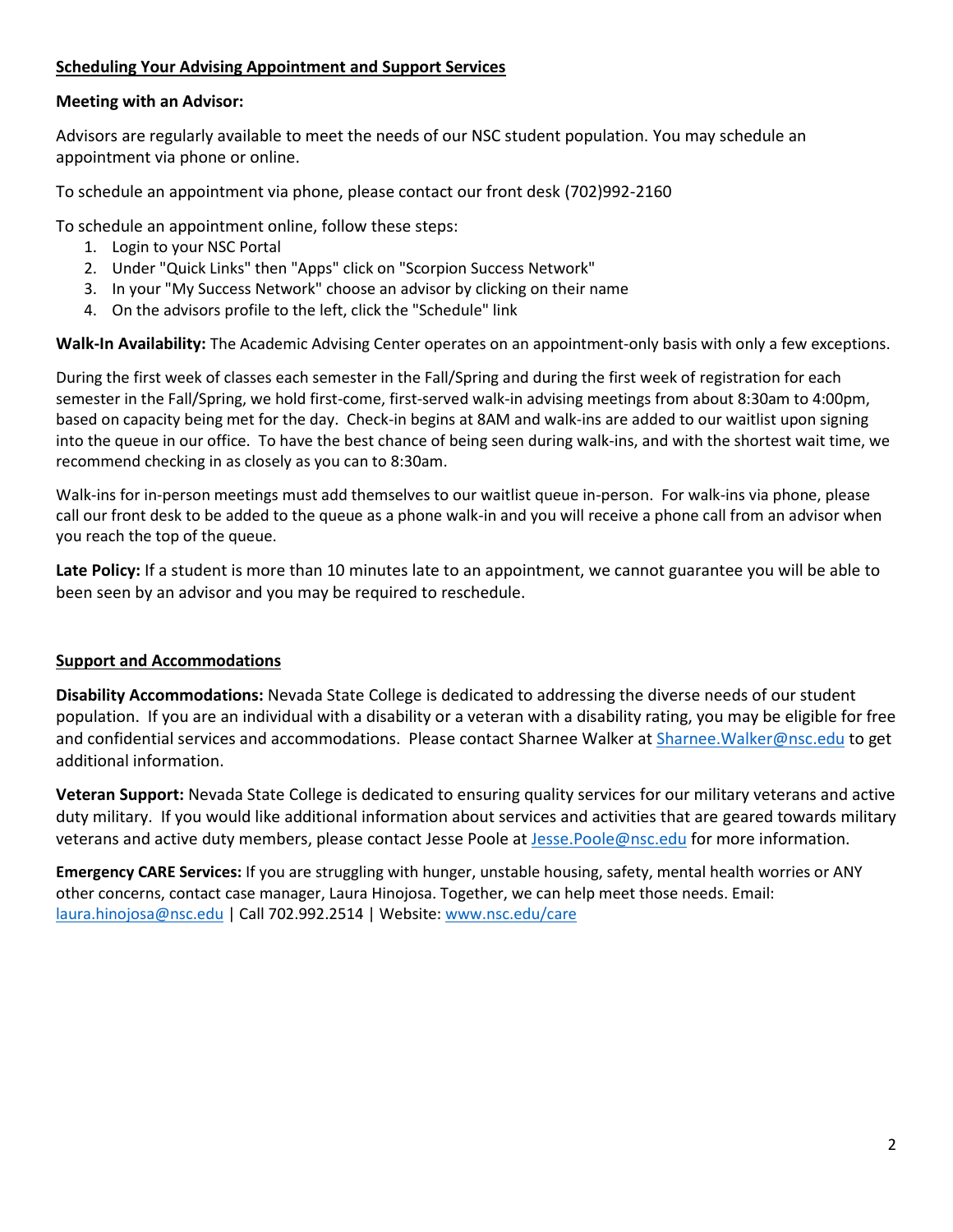#### **Advising Policies**

**Mandatory Advising:** Continuing degree-seeking shall be required to meet with an Academic Advisor each semester until the completion of ninety (90) total credits.

This requirement may be extended to require mandatory advising through graduation at the discretion of the Director of Academic Advising. Any changes to mandatory advising populations shall be communicated to affected student populations and campus stakeholders.

**Graduation Application:** Students shall be required to meet with an Academic Advisor for an application check prior to completing the Application for Graduation. This application check shall confirm degree audit accuracy, and based on the best scheduling information available, predict the anticipated graduation term. In the event the graduation timeline is not consistent with a practical or realistic plan as evaluated by the Academic Advisor, the student shall be made aware of this discrepancy. The student will then be allowed to submit the completed form.

**Undecided Students:** Undecided students must declare a major by the time they complete thirty (30) credits. An enrollment hold will be placed on the accounts of students who have more than thirty credits and have not chosen a major; students must meet with an academic advisor and either declare a major or convert to Non-Degree-Seeking status to have the hold lifted.

**Academic Action (Standing):** A student who finds themselves on Academic Warning, Probation or Suspension are required to meet with an advisor in the Academic Advising Center.

*Academic Warning:* A student who fails to earn a minimum 2.0 NSC GPA at the end of any semester or summer term based on Attempted Earned Credits is placed on Academic Warning.

*Academic Probation*: Any student on Academic Warning who fails to earn a minimum 2.0 NSC GPA at the end of any semester or summer term based on Attempted Earned Credits is placed on Academic Probation.

*Academic Suspension:* Any student on Academic Probation who fails to earn a minimum 2.0 NSC GPA at the end of any semester or summer term based on Attempted Earned Credits will be placed on Academic Suspension until the end of the following full fall or spring semester. During this time, the student is not allowed to enroll in courses at NSC.

A student who re-enrolls subsequent to a first Academic Suspension and fails to earn a minimum 2.0 NSC GPA at the end of any semester or summer term based on Attempted Earned Credits shall be placed on renewed Academic Suspension and will be prohibited from enrolling at NSC for two (2) consecutive full academic semesters (fall or spring terms).

**Satisfactory Academic Progress (SAP):** Students who does not meet SAP standards are required to complete an academic plan with the Academic Advising Center as part of their Financial Aid petition.

Students are required to make SAP towards the completion of their degree program in order to receive federal, state or institutional financial aid. NSC measures SAP using quantitative standards (minimum 2.0 cumulative NSC GPA, 70 % minimum pace of completion). Students must also complete their programs within a "maximum timeframe," which is defined as 150% of the normal time required to complete the program. Please see the complete current SAP policy at [nsc.edu/finaid.](http://nsc.edu/finaid)

**Financial Aid Eligibility:** If a student registered for a course that is deemed ineligible for Financial Aid, the student may petition the Academic Advising Center for a review of those courses.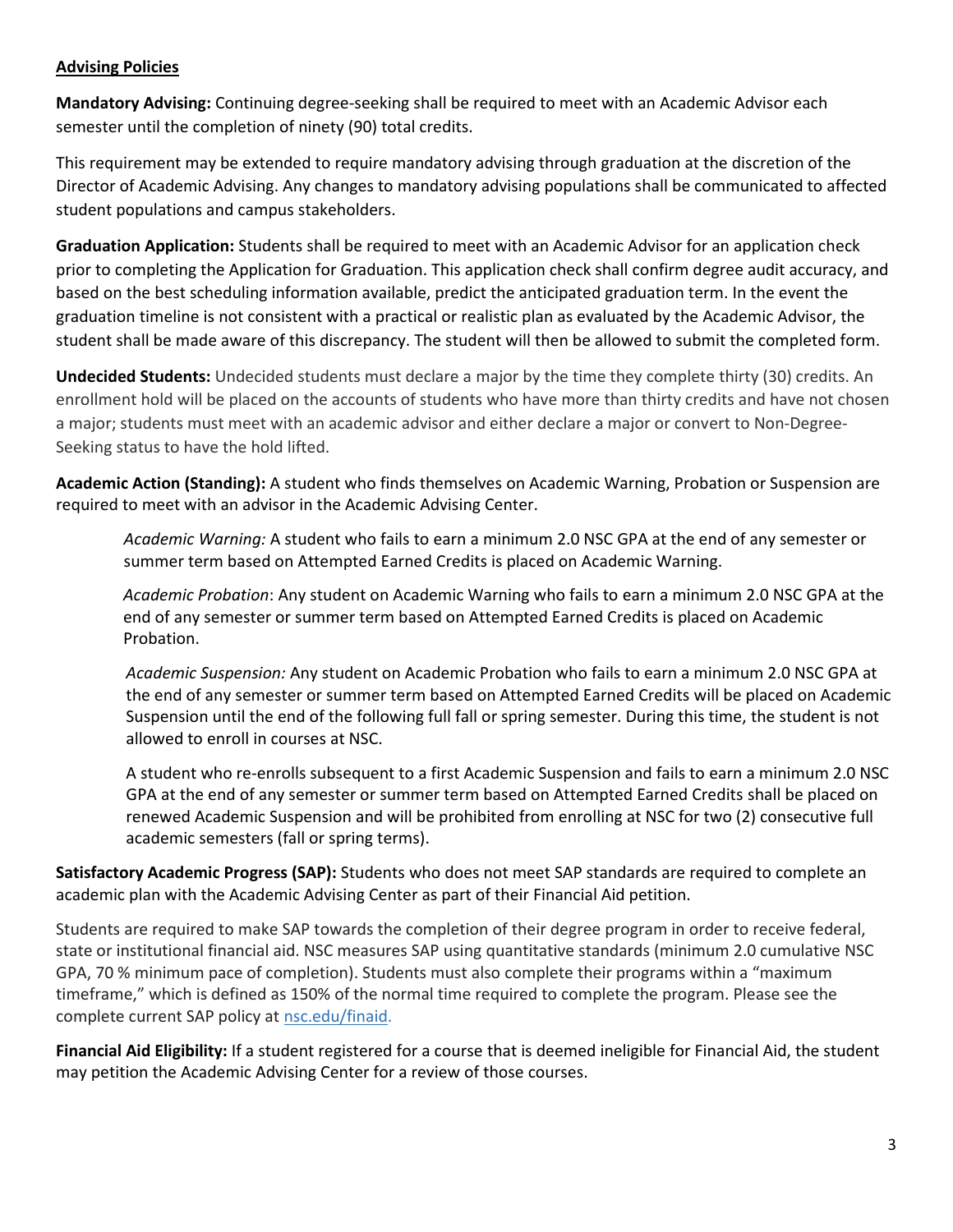Only those courses that apply towards a student's declared major, minor, and/or graduation requirements will be considered eligible for financial aid funding. Additionally, after passing a course with a grade of D- or better, a student can only be funded for one subsequent repeat of the same course. Finally, students can only receive funding for a maximum of 30 credits of remedial or prerequisite coursework. Please view the complete repeat policy at [nsc.edu/finaid.](http://nsc.edu/finaid)

#### **Student Learning Outcomes**

#### **Students will be able to demonstrate:**

- 1. The ability to critically think about connections between education and self.
- 2. An understanding of their anticipated graduation timeline, or the universally recognized 4-year graduation plan and Complete College America's 15-to-finish.
- 3. An understanding of the Nevada State College Degree Audit, college policies, and degree pathway resources.

*The advising process is one of collaboration, an understanding that an advisor's largest goal is student success, but an advisor needs the student to also make that commitment.* 

#### **Advisor Responsibilities:**

- Provide quality, timely, and informative academic advising to all students who need advising services.
- When possible, accommodate unique student needs as they arise.
- Assist students in developing decision making skills and taking ownership of their degree.
- Understand and effectively communicate Core requirements, Major/Minor requirements, and academic policies and procedures.
- Maintain confidentiality and follow all applicable FERPA regulations.
- **Nevada State College proudly supports the Core Values of NACADA: The Global Community for Academic Advising. Academic advisors work to strengthen the importance, dignity,**  ACADA **potential, and unique nature of each individual within the academic**  GLOBAL COMMUNITY **setting.**

#### **Advisee Responsibilities:**

- Take ownership of the advising process by developing a realistic plan towards graduation and be willing to work with an advisor to navigate that plan.
- Develop an understanding of the core requirements at Nevada State College and how those requirements connect with your major and life goals.
- Actively engage with your advisor through ongoing communication and utilize advising services whenever needed, not just when required.

**Why Visit Advising:** If you need help with any of the following, you should visit your advisor:

- Questions about the core curriculum, majors, minors, and graduation requirements
- Selecting courses that fit into your degree plan
- Changing your degree path, including adding/dropping majors and/or minors
- Adjustments to the degree audit (the Degree Audit can be accessed from your Student Center)
- Submitting financial aid eligibility petitions, consortium agreement forms, and Silver State Opportunity Grant co-enrollment forms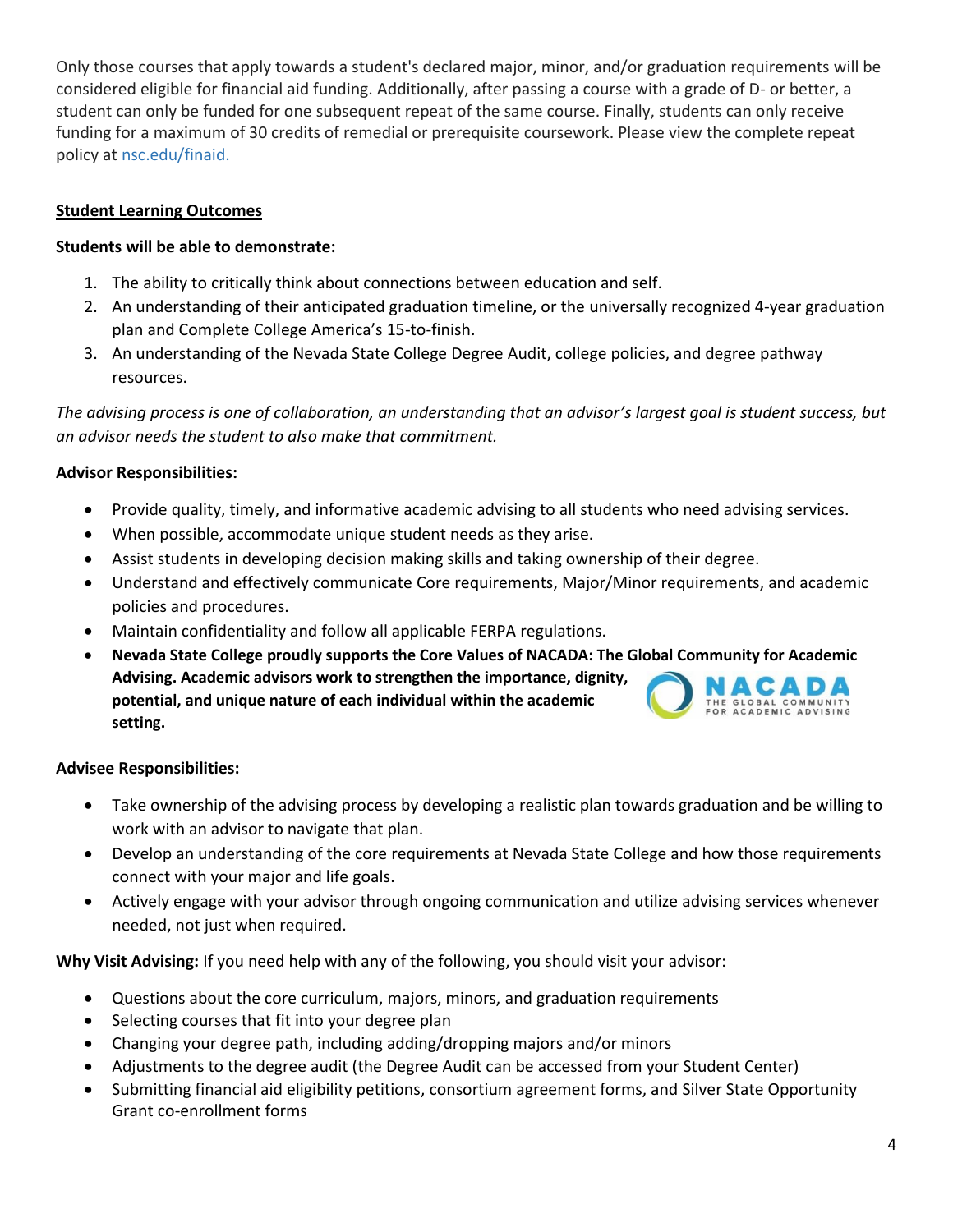- Creating an academic plan if you are on academic probation/suspension
- Creating an academic plan if you are on SAP suspension
- Enrolling in courses if you have an advising hold on your account
	- o All new students have an advising hold placed on their account
	- $\circ$  The hold prevents students from adding courses without seeing an advisor
	- $\circ$  The hold stays on students' accounts until they have earned 60 credits so that an advisor can ensure that the student is enrolling in the correct courses for their degree plans

#### **How to Prepare for an Advising Appointment**

Students should prepare for a meeting with their advisor because academic advising and academic success is a shared responsibility between you and your academic advisor. Below are a few suggestions for how to prepare for your appointment:

For any meeting with an advisor, you should:

- Know your NSHE student ID number and password
	- o If you do not know your NSHE ID number and password, please contact ITS *before* your appointment to ensure that they are available for use during your advising appointment
	- $\circ$  ITS can be reached at (702) 992-2400 or found on the 2<sup>nd</sup> floor of the RSC
- Familiarize yourself with the MyNSC Portal (my.nsc.edu) and your Student Center
	- o Click on the "Student Center" link in the MyNSC Portal on the left under "LAUNCHPAD" to access your Student Center
- Review the online class schedule and have your course selections in your shopping cart before your appointment, if possible
	- o Registration Tips can be found on the MyNSC portal, or by following this link: <http://wdkb.nsc.local/FAQ/wp-content/uploads/2017/09/Registration-Tips-Register-for-classes.pdf>
- Prepare a list of questions for your advisor
- Be sure to understand program requirements, policies, and procedures. If you do not know, please refer to the catalog here:<http://nsc.smartcatalogiq.com/2020-2021/Undergraduate-Catalog> or add those questions to the list for your advising appointment
- Review the Academic Calendar and familiarize yourself with important deadlines o <https://nsc.edu/current-students/office-of-the-registrar/>

If you have concerns about a grade in a course, you should know:

- What is your current grade in the course and why you believe you are doing poorly?
- What advice has the instructor given you to increase your performance?
- What you have done to address the problem?
- What resources can help you with this problem (e.g, Academic Success Center, Writing Center, etc.)?
- How will you avoid this problem in the future?
- If you drop the course, know how it will affect your expected graduation date, degree and graduation requirements, financial aid status, and transcript
	- o There is a difference between "dropping" and "withdrawing" from a course
	- o We suggest meeting with your Academic Advisor before removing any courses from your schedule to discuss the impact of doing so

If you want to discuss your career goals, you should know:

- First and foremost, visit the Career Services Center!
	- $\circ$  The Career Services Center can assist with major and career exploration and can provide assistance with your resume, cover letter, mock interviews, etc.